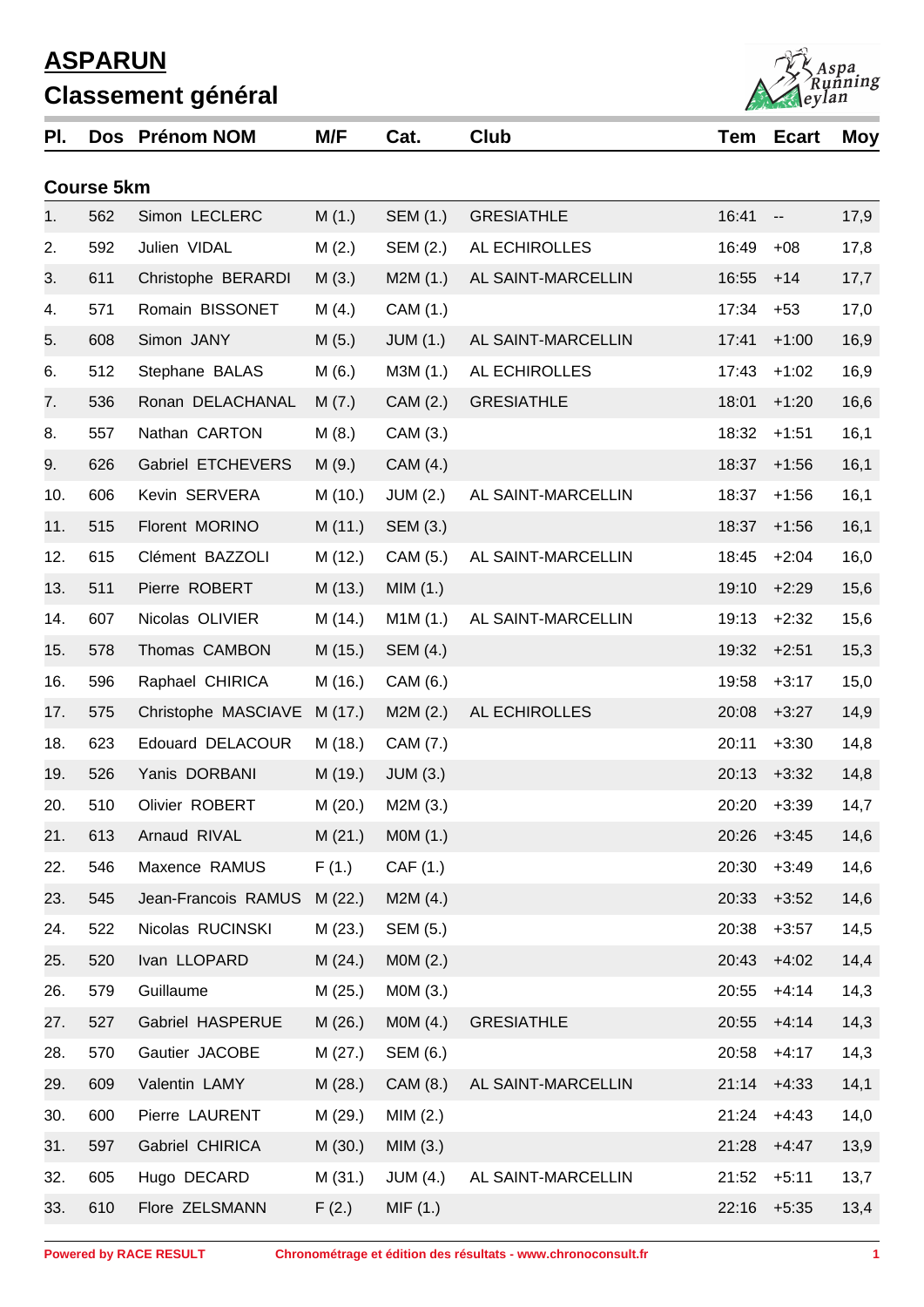

| PI. | Dos | <b>Prénom NOM</b>      | M/F     | Cat.            | Club                    | Tem   | <b>Ecart</b> | <b>Moy</b> |
|-----|-----|------------------------|---------|-----------------|-------------------------|-------|--------------|------------|
| 34. | 589 | Laila PEREZ            | F(3.)   | M2F(1.)         | <b>GRESIATHLE</b>       | 22:40 | $+5:59$      | 13,2       |
| 35. | 560 | Mathilde QUEMA         | F(4.)   | CAF(2.)         |                         | 22:59 | $+6:18$      | 13,0       |
| 36. | 599 | Marc LAMOTHE           | M (32.) | SEM (7.)        |                         | 23:01 | $+6:20$      | 13,0       |
| 37. | 614 | Lucas BAZZOLI          | M(33.)  | <b>JUM (5.)</b> | AL SAINT-MARCELLIN      | 23:37 | $+6:56$      | 12,7       |
| 38. | 552 | Jacky LOLLIVIER        | M (34.) | M5M (1.)        | S/L ASPTT GRENOBLE      | 23:39 | $+6:58$      | 12,6       |
| 39. | 602 | Camille LAURENT        | F(5.)   | MIF(2.)         |                         | 24:11 | $+7:30$      | 12,4       |
| 40. | 630 | <b>Brigitte DUPREZ</b> | F(6.)   | M2F (2.)        |                         | 24:43 | $+8:02$      | 12,1       |
| 41. | 555 | <b>Clement HOSATTE</b> | M(35.)  | M0M (5.)        |                         | 24:48 | $+8:07$      | 12,1       |
| 42. | 576 | Valérie VIGNERON       | F(7.)   | M3F (1.)        | <b>GRESIATHLE</b>       | 24:50 | $+8:09$      | 12,0       |
| 43. | 604 | Emilie QUEMA           | F(8.)   | M1F (1.)        |                         | 24:52 | $+8:11$      | 12,0       |
| 44. | 616 | Lucie RENAUDIN         | F(9.)   | CAF(3.)         |                         | 25:50 | $+9:09$      | 11,6       |
| 45. | 513 | Tirso BIGATA           | M (36.) | M4M (1.)        |                         | 25:52 | $+9:11$      | 11,6       |
| 46. | 620 | Pascal PAILLAUD        | M(37.)  | M6M (1.)        |                         | 25:56 | $+9:15$      | 11,5       |
| 47. | 601 | Sandra GONZALEZ        | F(10.)  | M3F (2.)        | ES SAINT-MARTIN-D'HERES | 25:58 | $+9:17$      | 11,5       |
| 48. | 583 | Monique CADOUX         | F(11.)  | M5F (1.)        | CA PONTCHARRA LA        | 26:48 | $+10:07$     | 11,1       |
| 49. | 624 | Franck PISCINI         | M(38.)  | M2M (5.)        |                         | 26:59 | $+10:18$     | 11,1       |
| 50. | 519 | Juliette DURAND        | F(12.)  | SEF (1.)        |                         | 27:05 | $+10:24$     | 11,0       |
| 51. | 558 | Anne-Laure BOREL       | F(13.)  | M1F(2.)         |                         | 27:31 | $+10:50$     | 10,9       |
| 52. | 619 | Myriam PELLET          | F(14.)  | M5F (2.)        |                         | 28:12 | $+11:31$     | 10,6       |
| 53. | 603 | Alain LAURENT          | M (39.) | M3M (2.)        |                         | 28:28 | $+11:47$     | 10,5       |
| 54. | 568 | Delphine MAIRE         | F(15.)  | M0F (1.)        |                         | 28:33 | $+11:52$     | 10,5       |
| 55. | 584 | Christian PERRON       | M (40.) | M8M (1.)        |                         |       | 28:38 +11:57 | 10,4       |
| 56. | 534 | Bertrand PHILIPPON     | M(41.)  | M5M (2.)        |                         | 28:48 | $+12:07$     | 10,4       |
| 57. | 629 | Alexia HEDE            | F(16.)  | CAF(4.)         |                         | 29:12 | $+12:31$     | 10,2       |
| 58. | 622 | Christine SCHWARTZ     | F(17.)  | M3F (3.)        |                         | 29:44 | $+13:03$     | 10,0       |
| 59. | 508 | Guillaume BERRE        | M(42.)  | SEM (8.)        |                         | 29:54 | $+13:13$     | 10,0       |
| 60. | 528 | Margaux BARDON         | F(18.)  | SEF (2.)        |                         | 30:03 | $+13:22$     | 9,9        |
| 61. | 594 | Zaki KHACHAN           | M(43.)  | M2M (6.)        |                         | 30:22 | $+13:41$     | 9,8        |
| 62. | 503 | Clara BIASINI          | F(19.)  | SEF (3.)        |                         | 30:37 | $+13:56$     | 9,8        |
| 63. | 577 | Patricia DELAFOSSE     | F(20.)  | M4F (1.)        |                         | 30:37 | $+13:56$     | 9,8        |
| 64. | 582 | Olivier CHEMIN         | M (44.) | M3M (3.)        |                         | 30:44 | $+14:03$     | 9,7        |
| 65. | 612 | Robin LAMOTHE          | M (45.) | SEM (9.)        |                         | 30:48 | $+14:07$     | 9,7        |
| 66. | 509 | Julia LEFEVRE          | F(21.)  | SEF (4.)        |                         | 30:48 | $+14:07$     | 9,7        |
| 67. | 530 | Coralie BIENVENU       | F(22.)  | SEF (5.)        |                         | 30:56 | $+14:15$     | 9,7        |
|     |     |                        |         |                 |                         |       |              |            |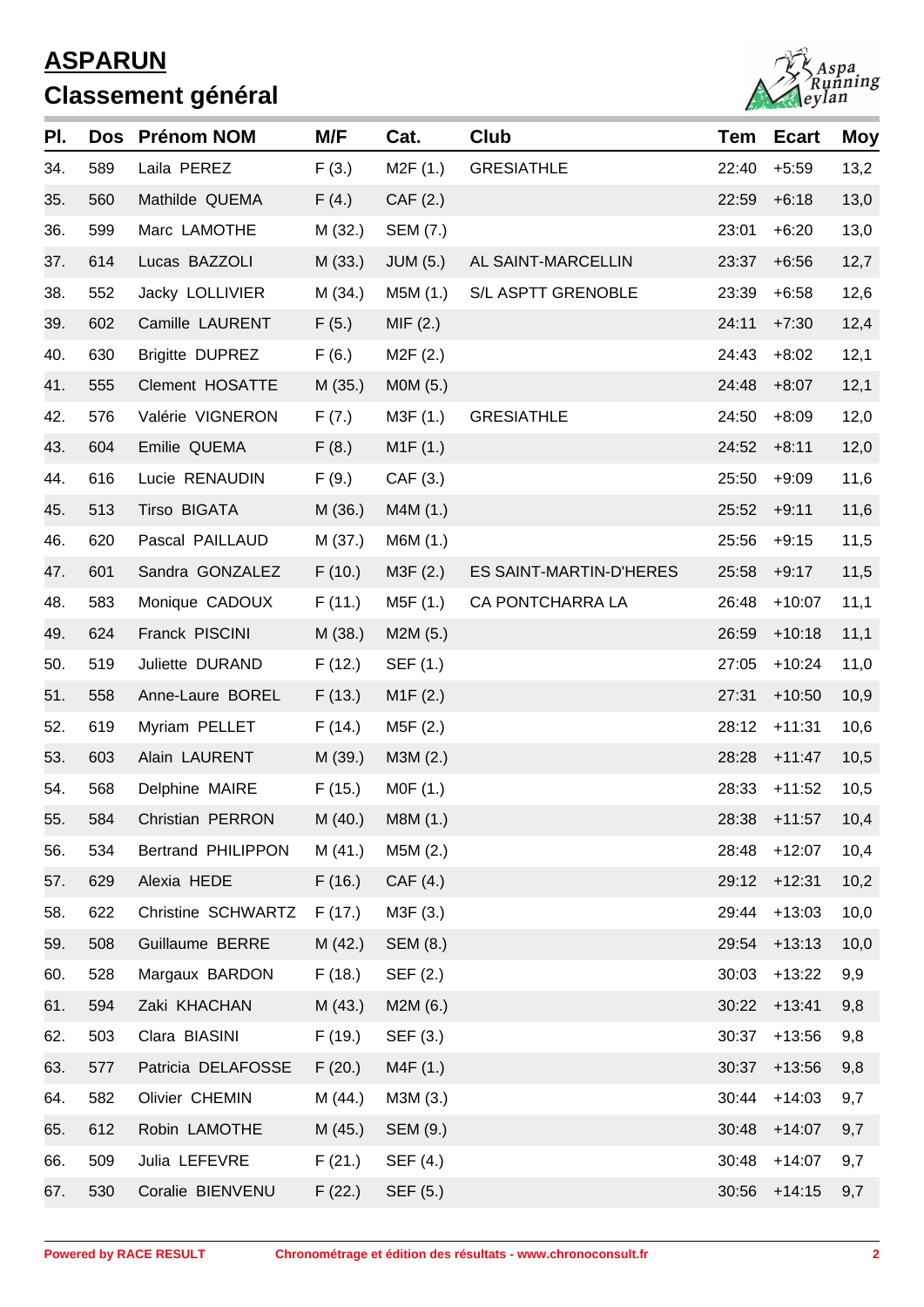

| PI.  |     | Dos Prénom NOM               | M/F     | Cat.                  | Club                    |        | <b>Tem Ecart</b> | <b>Moy</b> |
|------|-----|------------------------------|---------|-----------------------|-------------------------|--------|------------------|------------|
| 68.  | 518 | Laura MOREAUX                | F(23.)  | SEF (6.)              |                         | 31:00  | $+14:19$         | 9,6        |
| 69.  | 628 | François HEDE                | M (46.) | M4M (2.)              |                         | 31:30  | $+14:49$         | 9,5        |
| 70.  | 504 | Anne-Laure TRIQUET           | F(24.)  | M3F (4.)              |                         | 31:31  | $+14:50$         | 9,5        |
| 71.  | 547 | Anthony GAILLARD             | M(47.)  | SEM (10.)             |                         | 31:35  | $+14:54$         | 9,5        |
| 72.  | 514 | Maud PILON                   | F(25.)  | SEF (7.)              |                         | 31:38  | $+14:57$         | 9,4        |
| 73.  | 548 | Eva CELLI                    | F(26.)  | SEF (8.)              |                         | 31:56  | $+15:15$         | 9,3        |
| 74.  | 532 | Romane BONFANTI              | F(27.)  | SEF (9.)              |                         | 32:07  | $+15:26$         | 9,3        |
| 75.  | 593 | Anne-Lise RIOU               | F(28.)  | M1F(3.)               |                         | 32:19  | $+15:38$         | 9,2        |
| 76.  | 581 | Mélanie TANGUY               | F(29.)  | MOF(2.)               |                         | 32:41  | $+16:00$         | 9,1        |
| 77.  | 585 | Céline DUCHEMIN              | F(30.)  | SEF (10.)             |                         | 32:42  | $+16:01$         | 9,1        |
| 78.  | 533 | Isabelle NOVEL CATIN F (31.) |         | M4F (2.)              |                         | 33:02  | $+16:21$         | 9,0        |
| 79.  | 502 | Amandine HUSTACHE F (32.)    |         | SEF (11.)             |                         | 33:10  | $+16:29$         | 9,0        |
| 80.  | 500 | Barbara MERLE                | F(33.)  | M <sub>1</sub> F (4.) |                         | 33:10  | $+16:29$         | 9,0        |
| 81.  | 627 | Christine ELISE              | M(48.)  | M2M(7.)               |                         | 33:11  | $+16:30$         | 9,0        |
| 82.  | 561 | Laura ALESSANDRO             | F(34.)  | SEF (12.)             |                         | 33:30  | $+16:49$         | 8,9        |
| 83.  | 625 | Aurélie CHARLES              | F(35.)  | MOF(3.)               |                         | 34:15  | $+17:34$         | 8,7        |
| 84.  | 525 | André WEILL                  | M (49.) | M7M (1.)              |                         | 35:01  | $+18:20$         | 8,5        |
| 85.  | 542 | Xavier GUIGLINI              | M(50.)  | M6M(2.)               |                         | 35:02  | $+18:21$         | 8,5        |
| 86.  | 564 | Alexia PUNZANO               | F(36.)  | MOF(4.)               |                         | 36:26  | $+19:45$         | 8,2        |
| 87.  | 621 | Catherine GOSSET             | F(37.)  | M5F (3.)              |                         | 36:42  | $+20:01$         | 8,1        |
| 88.  | 580 | Gemma CASALS                 | F(38.)  | M <sub>1</sub> F (5.) |                         |        | 36:42 +20:01     | 8,1        |
| 89.  | 618 | Fanny IMIZCOZ                |         | $F(39.)$ M1F $(6.)$   |                         |        | 36:56 +20:15     | 8,1        |
| 90.  | 617 | Jessica                      | M(51.)  | M1M(2.)               |                         | 36:56  | $+20:15$         | 8,1        |
| 91.  | 505 | Anne BADIN                   | F(40.)  | M4F(3.)               | ES SAINT-MARTIN-D'HERES | 37:36  | $+20:55$         | 7,9        |
| 92.  | 529 | Catherine                    | F(41.)  | M <sub>1</sub> F (7.) |                         | 38:47  | $+22:06$         | 7,7        |
| 93.  | 517 | <b>Brice VANONI</b>          | M(52.)  | MOM(6.)               |                         | 40:07  | $+23:26$         | 7,4        |
| 94.  | 516 | Coralie VANONI               | F(42.)  | SEF (13.)             |                         | 41:10  | $+24:29$         | 7,2        |
| 95.  | 572 | Anais FRANTZ                 | F(43.)  | SEF (14.)             |                         | 49:30  | $+32:49$         | 6,0        |
| 96.  | 573 | Christophe FRANTZ            | M (53.) | SEM (11.)             |                         | 49:30  | $+32:49$         | 6,0        |
| 97.  | 535 | Marielle REMY                | F(44.)  | SEF (15.)             |                         | 56:55  | $+40:14$         | 5,2        |
| 98.  | 537 | Samuel COOK                  | M (54.) | SEM (12.)             |                         | 56:55  | $+40:14$         | 5,2        |
| 99.  | 565 | Marie-Hélène                 | F(45.)  | M4F (4.)              |                         | 1:07:1 | $+50:33$         | 4,4        |
| 100. | 566 | Diane GIRARD                 | F(46.)  | JUF (1.)              |                         | 1:07:1 | $+50:33$         | 4,4        |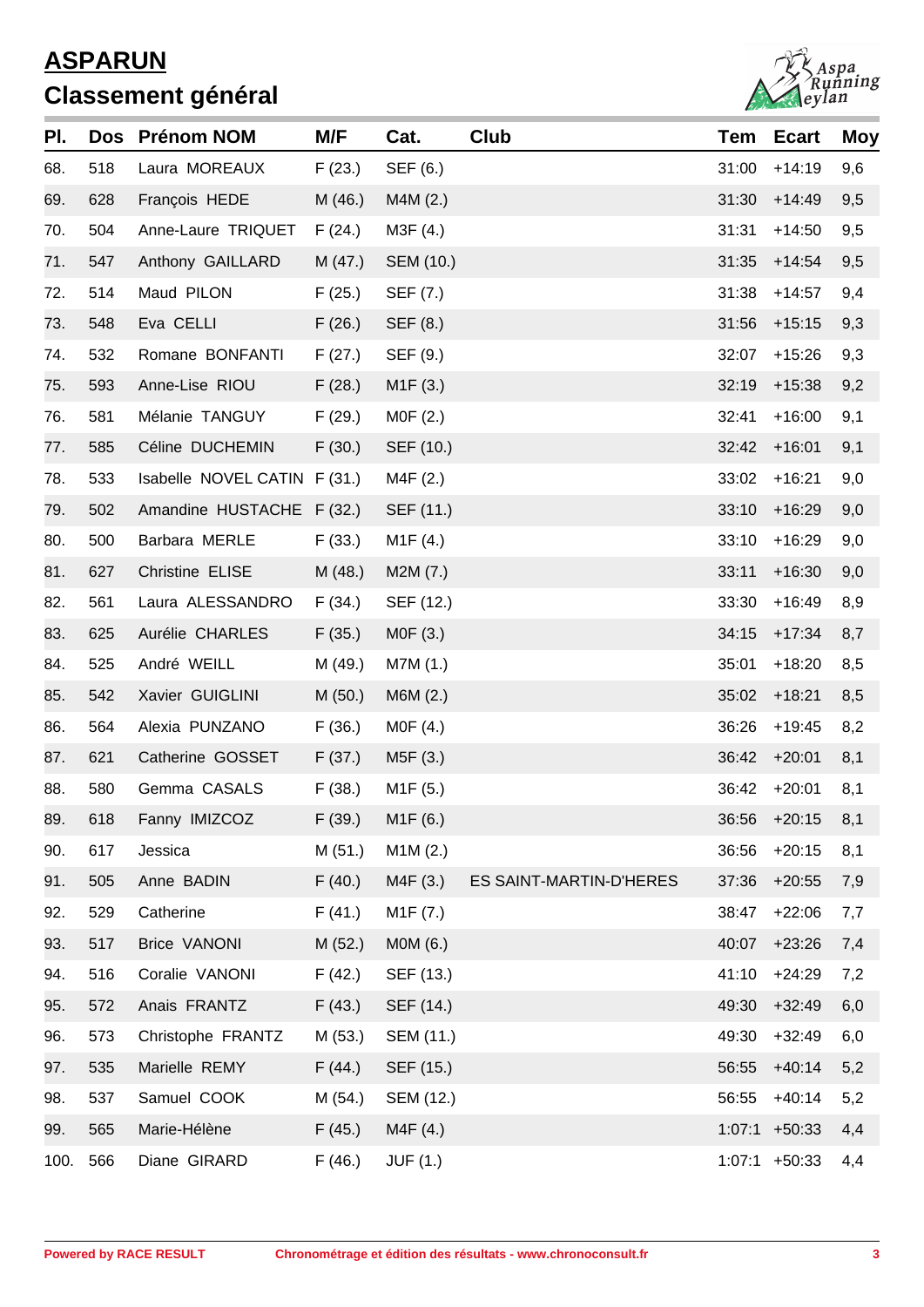| PI. |                    | Dos Prénom NOM     | M/F     | Cat.      | <b>Club</b>                     | Tem   | <b>Ecart</b>             | Moy  |
|-----|--------------------|--------------------|---------|-----------|---------------------------------|-------|--------------------------|------|
|     | <b>Course 10km</b> |                    |         |           |                                 |       |                          |      |
| 1.  | 225                | Lucas DAMALIX      | M(1.)   | SEM (1.)  |                                 | 33:22 | $\overline{\phantom{a}}$ | 17,9 |
| 2.  | 140                | Nicolas MÉNARD     | M(2.)   | SEM (2.)  |                                 | 34:20 | $+58$                    | 17,4 |
| 3.  | 84                 | Cyril GAUBOUR      | M(3.)   | SEM (3.)  | GRESI' COURANT LE VERSOUD 34:41 |       | $+1:19$                  | 17,3 |
| 4.  | 69                 | Pierre RECHO       | M(4.)   | M0M (1.)  |                                 | 36:00 | $+2:38$                  | 16,6 |
| 5.  | 186                | Grégoire RIVIERE   | M(5.)   | SEM (4.)  | COUREURS DU MONDE EN            | 36:01 | $+2:39$                  | 16,6 |
| 6.  | 55                 | Adrien CELESTIN    | M(6.)   | SEM (5.)  |                                 | 36:28 | $+3:06$                  | 16,4 |
| 7.  | 50                 | Maxime GONDREXON   | M(7.)   | SEM (6.)  |                                 | 37:08 | $+3:46$                  | 16,1 |
| 8.  | 88                 | Kevin DURY         | M(8.)   | SEM (7.)  |                                 | 38:06 | $+4:44$                  | 15,7 |
| 9.  | 93                 | Jérôme PRESTAUX    | M(9.)   | M2M(1.)   | AL ECHIROLLES                   | 38:17 | $+4:55$                  | 15,6 |
| 10. | 131                | Paul PEARSON       | M (10.) | M3M (1.)  |                                 | 38:17 | $+4:55$                  | 15,6 |
| 11. | 108                | Philippe BORNAT    | M (11.) | M2M(2.)   | AL ECHIROLLES                   | 38:21 | $+4:59$                  | 15,6 |
| 12. | 70                 | Bruno GUINAND      | M (12.) | M2M (3.)  | S/L ASPTT GRENOBLE              | 38:25 | $+5:03$                  | 15,6 |
| 13. | 245                | Maxime LINTIGNAT   | M (13.) | SEM (8.)  |                                 | 38:43 | $+5:21$                  | 15,4 |
| 14. | 65                 | Thibaut DODELIER   | M (14.) | M1M (1.)  |                                 | 38:48 | $+5:26$                  | 15,4 |
| 15. | 32                 | Armand TROILLE     | M (15.) | M1M(2.)   |                                 | 38:59 | $+5:37$                  | 15,3 |
| 16. | 138                | Johan              | M (16.) | M2M(4.)   |                                 | 39:01 | $+5:39$                  | 15,3 |
| 17. | 244                | Lucas VOISIN       | M (17.) | SEM (9.)  |                                 | 39:13 | $+5:51$                  | 15,3 |
| 18. | 176                | Coraline NEISS     | F(1.)   | MOF(1.)   |                                 | 39:14 | $+5:52$                  | 15,2 |
| 19. | 181                | Sylvain BOFELLI    | M (18.) | MOM(2.)   |                                 | 39:19 | $+5:57$                  | 15,2 |
| 20. | 229                | Frederic ROUX      | M (19.) | M1M (3.)  |                                 | 39:42 | $+6:20$                  | 15,1 |
| 21. | 54                 | Nicolas PAULHAN    | M(20.)  | MOM(3.)   |                                 | 39:53 | $+6:31$                  | 15,0 |
| 22. | 5                  | Laurent GOMBERT    | M(21.)  | M2M (5.)  |                                 | 40:15 | $+6:53$                  | 14,9 |
| 23. | 85                 | Sébastien          | M(22.)  | M3M (2.)  |                                 | 40:22 | $+7:00$                  | 14,8 |
| 24. | 210                | Félix DUPONT       | M(23.)  | ESM (1.)  |                                 | 40:40 | $+7:18$                  | 14,7 |
| 25. | 110                | Alban DA SILVA     | M(24.)  | CAM (1.)  |                                 | 40:41 | $+7:19$                  | 14,7 |
| 26. | $\overline{2}$     | Laurent MAINARD    | M(25.)  | M1M (4.)  |                                 | 40:49 | $+7:27$                  | 14,7 |
| 27. | 129                | <b>Baptiste</b>    | M(26.)  | ESM(2.)   |                                 | 40:50 | $+7:28$                  | 14,6 |
| 28. | 217                | Bastien WAX        | M(27.)  | SEM (10.) |                                 | 40:59 | $+7:37$                  | 14,6 |
| 29. | 167                | Séverin GIROUD     | M(28.)  | M2M (6.)  |                                 | 40:59 | $+7:37$                  | 14,6 |
| 30. | 133                | Christophe RICHARD | M (29.) | MOM(4.)   |                                 | 41:16 | $+7:54$                  | 14,5 |
| 31. | 24                 | Tristan GUIGLINI   | M(30.)  | M0M (5.)  |                                 | 41:33 | $+8:11$                  | 14,4 |
| 32. | 33                 | Grégoire MATHIEU   | M(31.)  | SEM (11.) |                                 | 41:39 | $+8:17$                  | 14,4 |
| 33. | 203                | Nicolas GUEUGNON   | M(32.)  | M2M (7.)  | S/L ASPTT GRENOBLE              | 41:46 | $+8:24$                  | 14,3 |

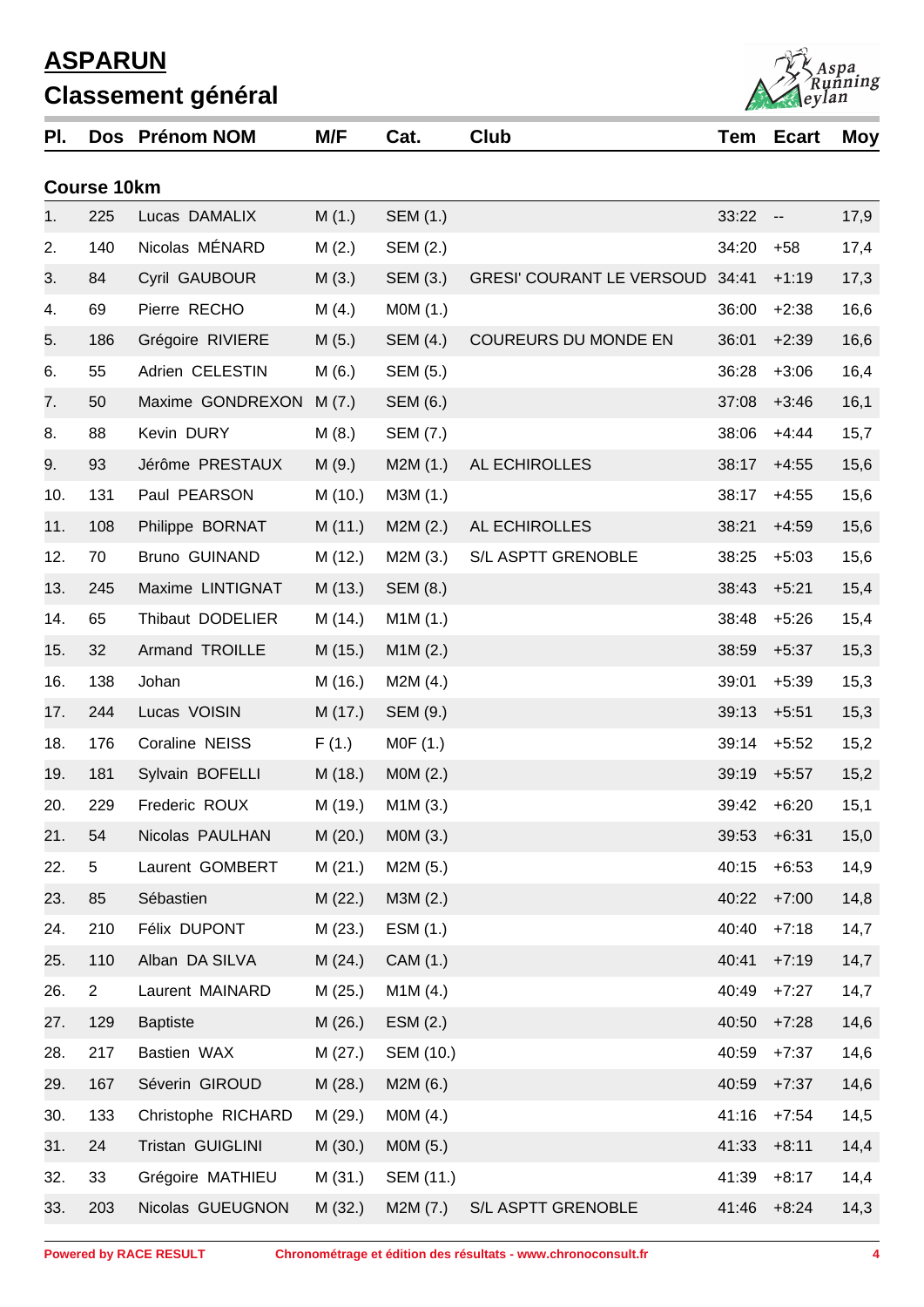

| PI. | <b>Dos</b> | <b>Prénom NOM</b>  | M/F     | Cat.            | Club                              | <b>Tem</b> | <b>Ecart</b> | <b>Moy</b> |
|-----|------------|--------------------|---------|-----------------|-----------------------------------|------------|--------------|------------|
| 34. | 236        | René CONSTANT      | M(33.)  | M5M (1.)        |                                   | 41:52      | $+8:30$      | 14,3       |
| 35. | 237        | Gilles FREYCHET    | M(34.)  | M4M (1.)        |                                   | 41:58      | $+8:36$      | 14,2       |
| 36. | 189        | Sylvain BAZIN      | M(35.)  | M1M (5.)        |                                   | 42:10      | $+8:48$      | 14,2       |
| 37. | 240        | Vincent GENOULAZ   | M (36.) | M0M (6.)        |                                   | 42:11      | $+8:49$      | 14,2       |
| 38. | 187        | Kelly FONTANET     | F(2.)   | SEF (1.)        | <b>COUREURS DU MONDE EN</b>       | 42:11      | $+8:49$      | 14,2       |
| 39. | 213        | Frédéric POIRIER   | M(37.)  | M5M (2.)        |                                   | 42:16      | $+8:54$      | 14,1       |
| 40. | 26         | Guillaume          | M (38.) | M1M (6.)        |                                   | 42:24      | $+9:02$      | 14,1       |
| 41. | 112        | Sebastien BUCCI    | M (39.) | MOM (7.)        |                                   | 42:43      | $+9:21$      | 14,0       |
| 42. | 99         | Antoine VILLARET   | M(40.)  | CAM (2.)        |                                   | 42:49      | $+9:27$      | 14,0       |
| 43. | 92         | Philippe           | M(41.)  | M5M (3.)        |                                   | 42:53      | $+9:31$      | 13,9       |
| 44. | 111        | Titouan JENNEQUIN  | M(42.)  | <b>JUM (1.)</b> |                                   | 42:53      | $+9:31$      | 13,9       |
| 45. | 216        | Aurélie CALVEZ     | F(3.)   | MOF(2.)         |                                   | 42:54      | $+9:32$      | 13,9       |
| 46. | 179        | Samuel BEYROUTHY   | M (43.) | SEM (12.)       |                                   | 43:27      | $+10:05$     | 13,8       |
| 47. | 223        | Rodrigue AVILES    | M(44.)  | M2M(8.)         |                                   | 43:58      | $+10:36$     | 13,6       |
| 48. | 123        | Antoine BARRIER    | M (45.) | SEM (13.)       |                                   | 44:01      | $+10:39$     | 13,6       |
| 49. | 226        | Gilles DAMALIX     | M (46.) | M3M (3.)        |                                   | 44:22      | $+11:00$     | 13,5       |
| 50. | 228        | Frederic HEITZMANN | M (47.) | M2M (9.)        |                                   | 44:26      | $+11:04$     | 13,5       |
| 51. | 119        | Jérôme REY         | M(48.)  | M0M (8.)        |                                   | 44:33      | $+11:11$     | 13,4       |
| 52. | 190        | Claude GUENARD     | M (49.) | M4M (2.)        | S/L COURSE A PIED VERCORS         | 44:34      | $+11:12$     | 13,4       |
| 53. | 250        | Xavier BIGOTTE     | M(50.)  | M1M (7.)        |                                   | 44:37      | $+11:15$     | 13,4       |
| 54. | 227        | Lionel GONTHIER    | M(51.)  | MOM (9.)        |                                   | 44:39      | $+11:17$     | 13,4       |
| 55. | 132        | Christophe VALLON  | M (52.) | M3M (4.)        |                                   |            | 44:50 +11:28 | 13,3       |
| 56. | 188        | Jean-Yves COSTA    | M (53.) | M5M (4.)        | AL ECHIROLLES                     | 44:54      | $+11:32$     | 13,3       |
| 57. | 107        | René DA SILVA      | M(54.)  | M4M (3.)        |                                   | 44:55      | $+11:33$     | 13,3       |
| 58. | 31         | Adrien MINGAS      | M (55.) | SEM (14.)       |                                   | 45:04      | $+11:42$     | 13,3       |
| 59. | 48         | Frédéric PERRET    | M(56.)  | M1M(8.)         |                                   | 45:12      | $+11:50$     | 13,2       |
| 60. | 89         | Xavier BIQUE       | M (57.) | M1M (9.)        |                                   | 45:25      | $+12:03$     | 13,2       |
| 61. | 172        | Guillaume TANGUY   | M (58.) | M0M (10.)       |                                   | 45:30      | $+12:08$     | 13,1       |
| 62. | 171        | Pierre-Philippe    | M (59.) | M4M (4.)        |                                   | 45:39      | $+12:17$     | 13,1       |
| 63. | 170        | Thibaud BREDA      | M(60.)  | ESM(3.)         |                                   | 45:45      | $+12:23$     | 13,1       |
| 64. | 199        | Florian TRIOULEYRE | M(61.)  |                 | SEM (15.) ES SAINT-MARTIN-D'HERES | 45:46      | $+12:24$     | 13,1       |
| 65. | 15         | Othman DALIL       | M(62.)  | M1M (10.)       |                                   | 45:50      | $+12:28$     | 13,0       |
| 66. | 195        | Guillaume LIBRE    | M(63.)  | M2M (10.)       |                                   | 45:52      | $+12:30$     | 13,0       |
| 67. | 194        | Thang-Phong Bruno  | M(64.)  | M4M (5.)        |                                   | 45:55      | $+12:33$     | 13,0       |
|     |            |                    |         |                 |                                   |            |              |            |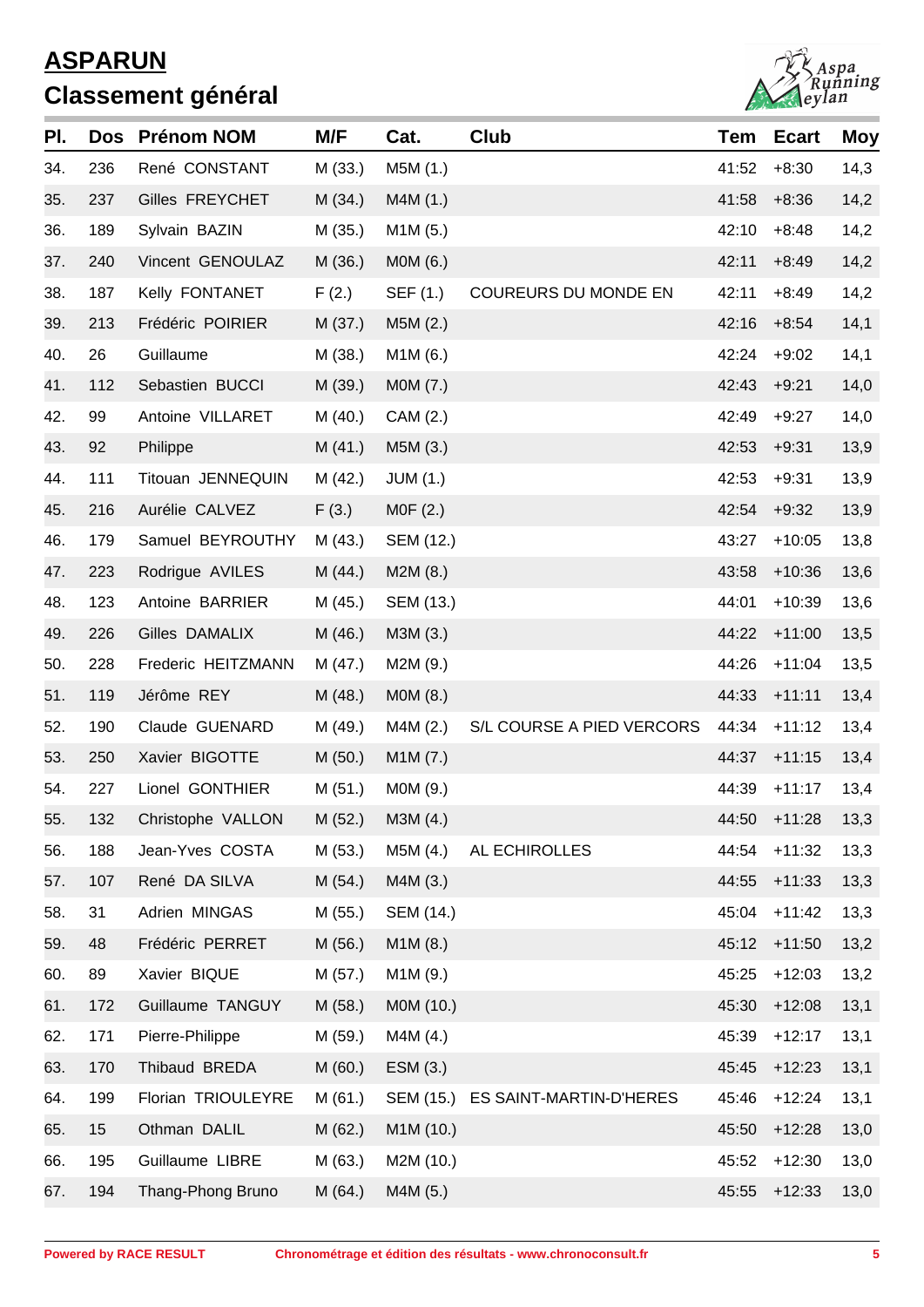

| PI.  |          | Dos Prénom NOM              | M/F     | Cat.                   | Club                       | Tem   | <b>Ecart</b> | <b>Moy</b> |
|------|----------|-----------------------------|---------|------------------------|----------------------------|-------|--------------|------------|
| 68.  | 161      | Cecilia CALVOZ              | F(4.)   | MOF(3.)                |                            | 46:04 | $+12:42$     | 13,0       |
| 69.  | 135      | Romain ESTEOULE             | M(65.)  | MOM (11.)              |                            | 46:19 | $+12:57$     | 12,9       |
| 70.  | 137      | Lucas GAUTIER               | M(66.)  | SEM (16.)              |                            | 46:24 | $+13:02$     | 12,9       |
| 71.  | 248      | Hervé BECHET                | M(67.)  | M4M (6.)               |                            | 46:29 | $+13:07$     | 12,9       |
| 72.  | 134      | Gabriel THEVENOT            | M(68.)  | M <sub>1</sub> M (11.) |                            | 46:36 | $+13:14$     | 12,8       |
| 73.  | 457      | <b>REDOUANE</b>             | M (69.) |                        |                            | 46:46 | $+13:24$     | 12,8       |
| 74.  | 74       | Amine BENJELLOUN            | M (70.) | SEM (17.)              |                            | 46:55 | $+13:33$     | 12,7       |
| 75.  | 169      | Karin GHIO                  | F(5.)   | M2F(1.)                | AL ECHIROLLES              | 46:58 | $+13:36$     | 12,7       |
| 76.  | 81       | Florence FORBES             | F(6.)   | M3F (1.)               |                            | 47:29 | $+14:07$     | 12,6       |
| 77.  | 29       | Stéphane MARTINET           | M(71.)  | M2M (11.)              |                            | 47:31 | $+14:09$     | 12,6       |
| 78.  | 143      | Herve FARGE                 | M (72.) | M2M (12.)              |                            | 47:43 | $+14:21$     | 12,5       |
| 79.  | 249      | Karl ALBERT                 | M(73.)  | M0M (12.)              |                            | 47:44 | $+14:22$     | 12,5       |
| 80.  | 51       | <b>Tiffany LAMARTINE</b>    | F (7.)  | SEF (2.)               |                            | 47:44 | $+14:22$     | 12,5       |
| 81.  | 148      | Kamel DJATOUT               | M(74.)  |                        | M1M (12.) CA PONTCHARRA LA | 47:51 | $+14:29$     | 12,5       |
| 82.  | 235      | Nouredine ABDICHE           | M (75.) | M2M (13.)              |                            | 47:57 | $+14:35$     | 12,5       |
| 83.  | 13       | David TROUSSIER             | M (76.) | M2M (14.)              |                            | 48:28 | $+15:06$     | 12,3       |
| 84.  | 71       | Fabrice GILLARDEAUX M (77.) |         | M2M (15.)              |                            | 49:10 | $+15:48$     | 12,2       |
| 85.  | 37       | Rémi VASSEUR                | M (78.) | SEM (18.)              |                            | 49:20 | $+15:58$     | 12,1       |
| 86.  | 100      | Fabrice VAN                 | M (79.) | M4M (7.)               |                            | 49:33 | $+16:11$     | 12,1       |
| 87.  | 207      | Sebastien VIARDOT           | M(80.)  | M2M (16.)              |                            | 49:38 | $+16:16$     | 12,0       |
| 88.  | 98       | Hubert VILLARET             | M (81.) | M2M (17.)              |                            | 49:39 | $+16:17$     | 12,0       |
| 89.  | 142      | Vincent LEMAITRE            | M (82.) | M4M (8.)               |                            |       | 49:46 +16:24 | 12,0       |
| 90.  | 218      | Serge PASTORELLO            | M (83.) | M4M (9.)               |                            | 49:57 | $+16:35$     | 12,0       |
| 91.  | 174      | Benjamin VETTIER            | M(84.)  | M2M (18.)              |                            | 49:57 | $+16:35$     | 12,0       |
| 92.  | 36       | Jérôme LEBOURG              | M (85.) | M2M (19.)              |                            | 50:07 | $+16:45$     | 11,9       |
| 93.  | 175      | Noémie BERNARD              | F(8.)   | EST(1.)                |                            | 50:07 | $+16:45$     | 11,9       |
| 94.  | 485      | <b>CAPUCINE</b>             | F(9.)   |                        |                            | 50:14 | $+16:52$     | 11,9       |
| 95.  | 14       | Alexandre AUFFRANC M (86.)  |         | M0M (13.)              |                            | 50:19 | $+16:57$     | 11,9       |
| 96.  | 83       | Sébastien GAUQUELIN M (87.) |         | M2M (20.)              |                            | 50:24 | $+17:02$     | 11,9       |
| 97.  | 94       | Renaud PERSOONS             | M (88.) | M2M (21.)              |                            | 50:36 | $+17:14$     | 11,8       |
| 98.  | 200      | Pascal GAILLARD             | M (89.) | M2M (22.)              |                            | 50:37 | $+17:15$     | 11,8       |
| 99.  | 95       | Virginie PERSOONS           | F(10.)  | M <sub>2</sub> F (2.)  |                            | 50:47 | $+17:25$     | 11,8       |
| 100. | 20       | Jérémy LEBOUVIER            | M (90.) | M0M (14.)              |                            | 50:48 | $+17:26$     | 11,8       |
|      | 101. 102 | Denis MARSEILHAN            | M (91.) | M3M (5.)               | CA PONTCHARRA LA           | 51:04 | $+17:42$     | 11,7       |
|      |          |                             |         |                        |                            |       |              |            |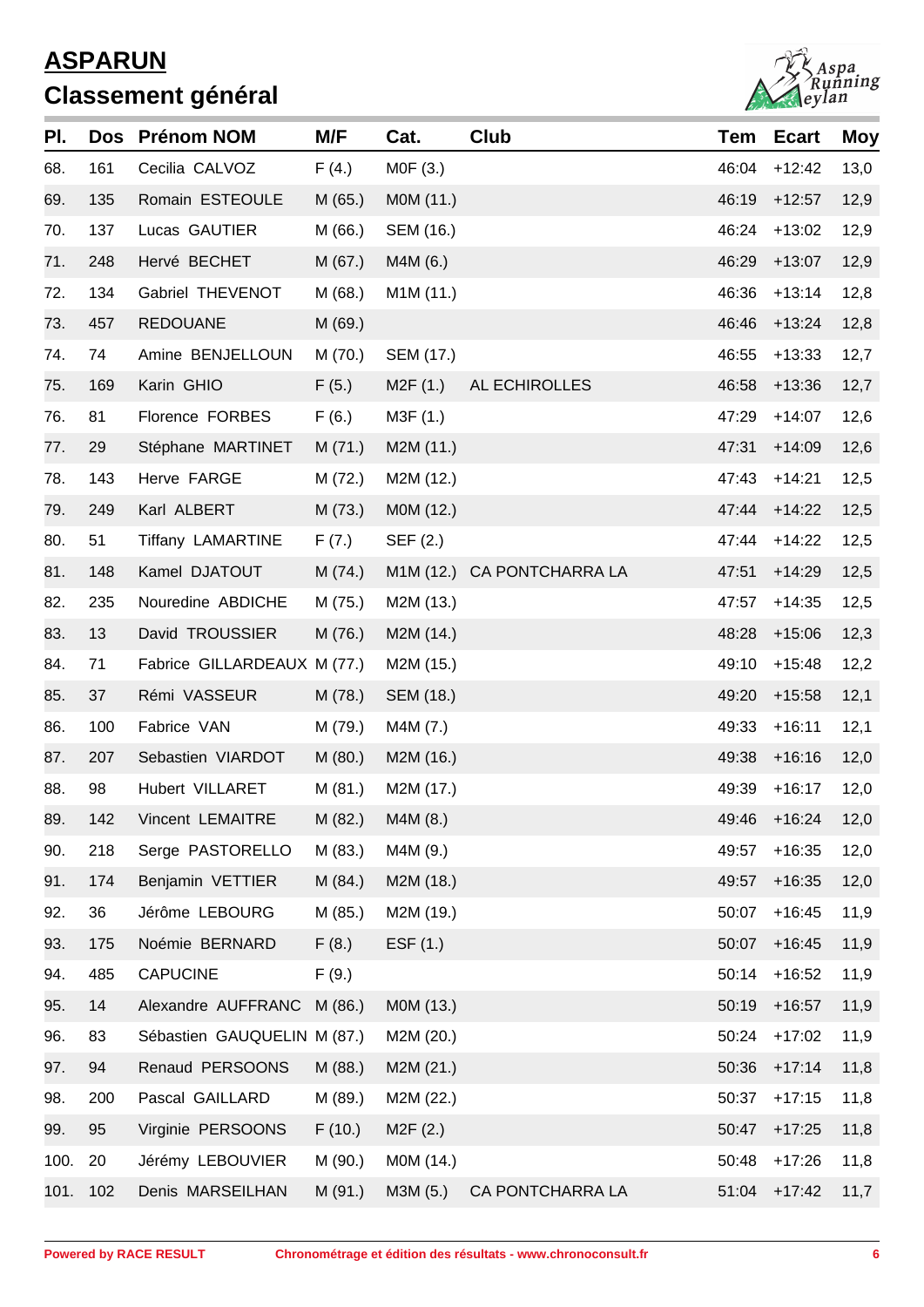

| PI.      |          | Dos Prénom NOM        | M/F      | Cat.                   | Club                            | Tem   | <b>Ecart</b> | <b>Moy</b> |
|----------|----------|-----------------------|----------|------------------------|---------------------------------|-------|--------------|------------|
| 102.     | 120      | Georges JULLIEN       | M (92.)  | M7M (1.)               |                                 | 51:13 | $+17:51$     | 11,7       |
| 103. 471 |          | <b>ANTOINE</b>        | M (93.)  |                        |                                 | 51:26 | $+18:04$     | 11,6       |
| 104. 22  |          | Coline COUTIN         | F(11.)   | SEF (3.)               |                                 | 51:26 | $+18:04$     | 11,6       |
| 105. 91  |          | Michel LEYNAUD        | M (94.)  | M6M (1.)               |                                 | 51:36 | $+18:14$     | 11,6       |
| 106.     | 215      | Camille TEYSSIER      | F(12.)   | EST(2.)                |                                 | 51:36 | $+18:14$     | 11,6       |
| 107. 202 |          | Fabien ALLOIRD        | M (95.)  | M1M (13.)              |                                 | 51:36 | $+18:14$     | 11,6       |
| 108. 214 |          | Agnès BODIN           | F(13.)   | MOF(4.)                |                                 | 51:42 | $+18:20$     | 11,6       |
| 109. 219 |          | Thierry FEROTIN       | M (96.)  | M5M (5.)               |                                 | 51:52 | $+18:30$     | 11,5       |
| 110. 147 |          | Pascal ROMA           | M (97.)  | M <sub>1</sub> M (14.) |                                 | 51:59 | $+18:37$     | 11,5       |
| 111. 182 |          | Mike LUCATELLI        | M (98.)  | MOM (15.)              |                                 | 52:06 | $+18:44$     | 11,5       |
| 112.     | 67       | Celine RAVIX          | F(14.)   | M2F(3.)                |                                 | 52:08 | $+18:46$     | 11,5       |
| 113. 127 |          | Olivier BERTAGNA      | M (99.)  | M3M (6.)               |                                 | 52:09 | $+18:47$     | 11,5       |
| 114. 156 |          | Loic JAY              | M (100.) | M1M (15.)              |                                 | 52:11 | $+18:49$     | 11,4       |
| 115.     | 47       | Stephanie PEYRIN      | F(15.)   | M2F(4.)                |                                 | 52:12 | $+18:50$     | 11,4       |
| 116.     | 158      | Denis ROBAIRE         | M (101.) | M5M (6.)               |                                 | 52:22 | $+19:00$     | 11,4       |
| 117. 160 |          | Clément CHAMBRIAL     |          | M (102.) SEM (19.)     |                                 | 52:31 | $+19:09$     | 11,4       |
| 118.     | 114      | Jennifer BONNIVARD    | F(16.)   | M0F (5.)               | GRESI' COURANT LE VERSOUD 52:32 |       | $+19:10$     | 11,4       |
| 119. 224 |          | Frederic POULET       | M (103.) | M4M (10.)              |                                 | 52:33 | $+19:11$     | 11,4       |
| 120.     | 49       | Michael BEHR          | M (104.) | M0M (16.)              |                                 | 52:34 | $+19:12$     | 11,4       |
| 121.     | 86       | Gilbert ROCHE         | M (105.) | M6M(2.)                |                                 | 52:43 | $+19:21$     | 11,3       |
| 122. 193 |          | Marta RADICE          | F(17.)   | M1F(1.)                |                                 | 52:46 | $+19:24$     | 11,3       |
| 123. 16  |          | Didier BLOCH          |          | M (106.) M5M (7.)      |                                 |       | 52:53 +19:31 | 11,3       |
| 124.     | 196      | Daniel MARTIN         | M (107.) | M7M (2.)               |                                 | 53:02 | $+19:40$     | 11,3       |
| 125. 243 |          | Juliette BESSON       | F(18.)   | SEF (4.)               |                                 | 53:10 | $+19:48$     | 11,2       |
| 126.     | 44       | Stephane CONIGLIO     | M (108.) | MOM (17.)              |                                 | 53:13 | $+19:51$     | 11,2       |
| 127. 105 |          | Raphael NICOLET       | M (109.) | M2M (23.)              |                                 | 53:14 | $+19:52$     | 11,2       |
| 128. 242 |          | Emilie BERTHERAT      | F(19.)   | M1F(2.)                |                                 | 53:33 | $+20:11$     | 11,2       |
| 129. 247 |          | Sylvain GIRDAL        | M (110.) | M2M (24.)              |                                 | 53:35 | $+20:13$     | 11,1       |
| 130.     | 35       | Jade DEBIOSSAT        | F(20.)   | <b>JUF (1.)</b>        |                                 | 53:45 | $+20:23$     | 11,1       |
| 131. 230 |          | <b>Bruno LEPAULLE</b> | M (111.) | M6M (3.)               |                                 | 53:46 | $+20:24$     | 11,1       |
| 132. 231 |          | Nicolas LEPAULLE      | M (112.) | SEM (20.)              |                                 | 53:46 | $+20:24$     | 11,1       |
| 133.     | 66       | Patrick BROCHIER      | M (113.) | M5M (8.)               |                                 | 53:57 | $+20:35$     | 11,1       |
| 134. 124 |          | Mathilde GREGOIRE     | F(21.)   | SEF (5.)               |                                 | 54:02 | $+20:40$     | 11,1       |
|          | 135. 144 | Laura LAVERDURE       | F(22.)   | M0F (6.)               |                                 | 54:17 | $+20:55$     | 11,0       |
|          |          |                       |          |                        |                                 |       |              |            |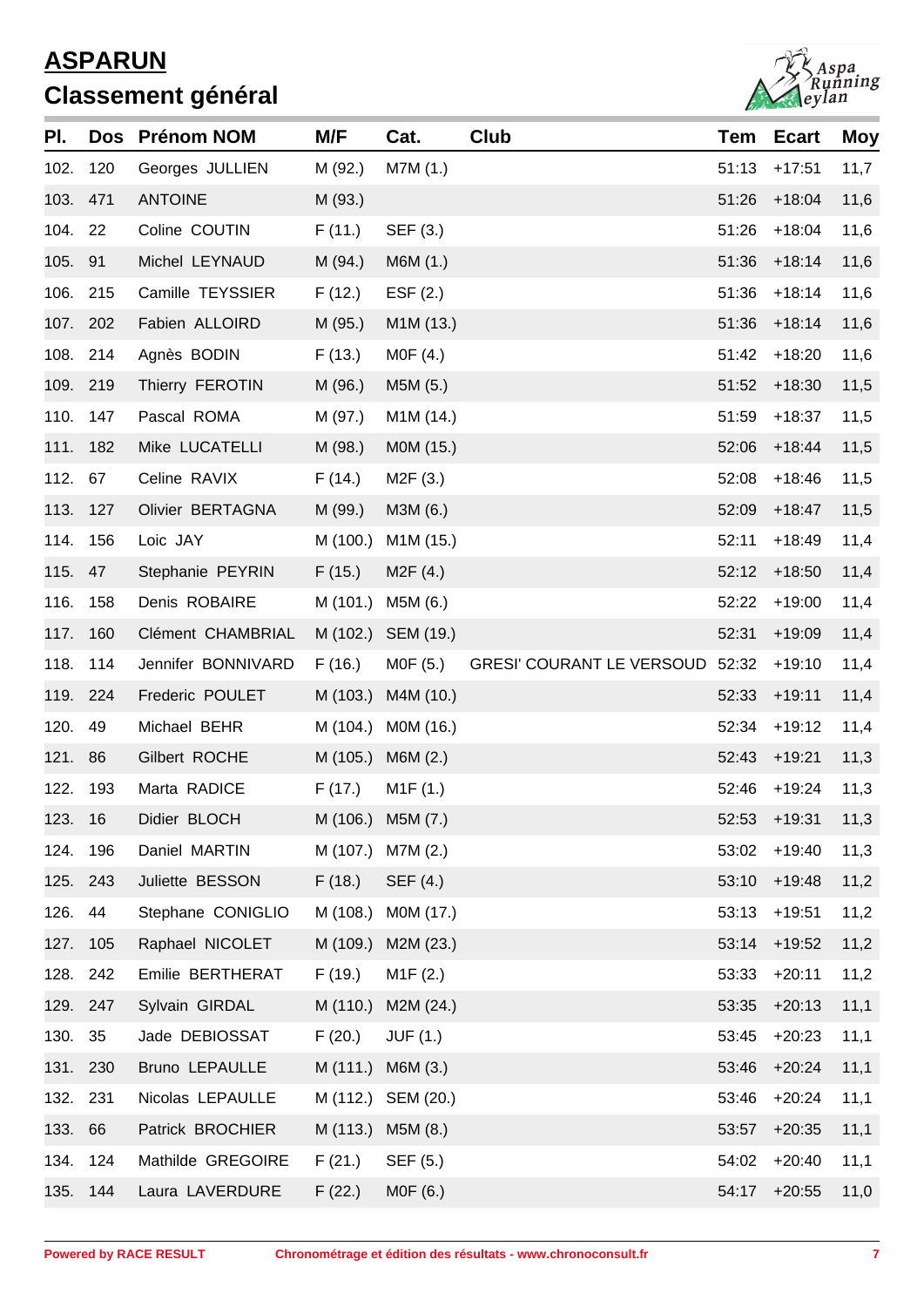

| PI.      |          | Dos Prénom NOM        | M/F      | Cat.                  | Club                    | Tem   | <b>Ecart</b> | <b>Moy</b> |
|----------|----------|-----------------------|----------|-----------------------|-------------------------|-------|--------------|------------|
| 136.     | 39       | Cécile GENEVEY        | F(23.)   | M4F (1.)              |                         | 54:29 | $+21:07$     | 11,0       |
| 137.     | 58       | <b>Benoit COURTIN</b> | M (114.) | SEM (21.)             |                         | 54:35 | $+21:13$     | 10,9       |
| 138.     | 106      | Denis DICHAMPT        | M (115.) | M5M (9.)              |                         | 54:37 | $+21:15$     | 10,9       |
| 139.     | 126      | Florence BASTIAN      | F(24.)   | M4F(2.)               |                         | 54:39 | $+21:17$     | 10,9       |
| 140. 87  |          | Chrystele DUCLOS      | F(25.)   | M2F (5.)              |                         | 54:46 | $+21:24$     | 10,9       |
| 141. 82  |          | Aude BOIGNARD         | F(26.)   | M2F(6.)               |                         | 54:51 | $+21:29$     | 10,9       |
| 142.     | 52       | Laurent VIGNON        | M (116.) | M3M (7.)              |                         | 54:54 | $+21:32$     | 10,9       |
| 143. 450 |          | <b>VALENTINE</b>      | F(27.)   |                       |                         | 54:55 | $+21:33$     | 10,9       |
| 144.     | 46       | Jeremy BOYER          |          | M (117.) M1M (16.)    |                         | 55:02 | $+21:40$     | 10,9       |
| 145.     | 152      | Stephane DRIUSSI      |          | M (118.) M2M (25.)    |                         | 55:24 | $+22:02$     | 10,8       |
| 146.     | 130      | Peggy BOIGNARD        | F(28.)   | M2F (7.)              |                         | 55:39 | $+22:17$     | 10,7       |
|          | 147. 205 | Vincent MARINELLI     |          | M (119.) SEM (22.)    |                         | 55:51 | $+22:29$     | 10,7       |
| 148. 211 |          | Delphine MORIN        | F(29.)   | M4F (3.)              | ES SAINT-MARTIN-D'HERES | 55:53 | $+22:31$     | 10,7       |
| 149. 45  |          | Camille MORFIN        | F(30.)   | SEF (6.)              |                         | 55:57 | $+22:35$     | 10,7       |
|          | 150. 234 | Pascal MORFIN         | M (120.) | M4M (11.)             |                         | 55:58 | $+22:36$     | 10,7       |
| 151. 209 |          | Stéphane GIRKA        | M (121.) | M5M (10.)             |                         | 56:00 | $+22:38$     | 10,7       |
| 152.     | 72       | Christophe LESTRA     | M (122.) | M1M (17.)             |                         | 56:05 | $+22:43$     | 10,7       |
| 153. 76  |          | Gwladys AGUSSOL       | F(31.)   | MOF(7.)               |                         | 56:07 | $+22:45$     | 10,6       |
| 154. 208 |          | Julie DREINA          | F(32.)   | M <sub>1</sub> F (3.) |                         | 56:07 | $+22:45$     | 10,6       |
| 155.     | 128      | Clément VENET         |          | M (123.) M4M (12.)    |                         | 56:15 | $+22:53$     | 10,6       |
| 156.     | 141      | Nicolas CARNOT        |          | M (124.) M4M (13.)    |                         | 57:13 | $+23:51$     | 10,4       |
|          | 157. 478 | <b>NATHAN</b>         | M (125.) |                       |                         |       | 57:17 +23:55 | 10,4       |
| 158.     | 125      | Michel HASSLER        |          | M (126.) M5M (11.)    |                         | 57:18 | $+23:56$     | 10,4       |
| 159. 53  |          | Theo ESPINAS          |          | M (127.) SEM (23.)    |                         | 57:22 | $+24:00$     | 10,4       |
| 160. 21  |          | Robin CHICHIGNOUD     |          | M (128.) SEM (24.)    |                         | 57:22 | $+24:00$     | 10,4       |
| 161. 17  |          | Olivier RIGOT         |          | M (129.) M3M (8.)     |                         | 57:25 | $+24:03$     | 10,4       |
| 162. 11  |          | Sarah COCHEZ          | F(33.)   | M1F(4.)               |                         | 57:28 | $+24:06$     | 10,4       |
|          | 163. 184 | David SIMONNET        |          | M (130.) M3M (9.)     |                         | 57:37 | $+24:15$     | 10,4       |
| 164. 73  |          | Claire BONNEFILLE     | F(34.)   | M4F (4.)              |                         | 57:37 | $+24:15$     | 10,4       |
|          | 165. 103 | Pedro RODRIGUES       |          | M (131.) SEM (25.)    |                         | 57:47 | $+24:25$     | 10,3       |
| 166.     | 121      | Alexandre             |          | M (132.) M2M (26.)    |                         | 57:53 | $+24:31$     | 10,3       |
| 167. 192 |          | Caroline CAUCHY       | F(35.)   | SEF (7.)              |                         | 57:55 | $+24:33$     | 10,3       |
| 168. 10  |          | Frédéric ALLAIN       |          | M (133.) M1M (18.)    |                         | 58:08 | $+24:46$     | 10,3       |
| 169. 9   |          | Claire OZANNE         | F(36.)   | M1F(5.)               |                         |       | 58:09 +24:47 | 10,3       |
|          |          |                       |          |                       |                         |       |              |            |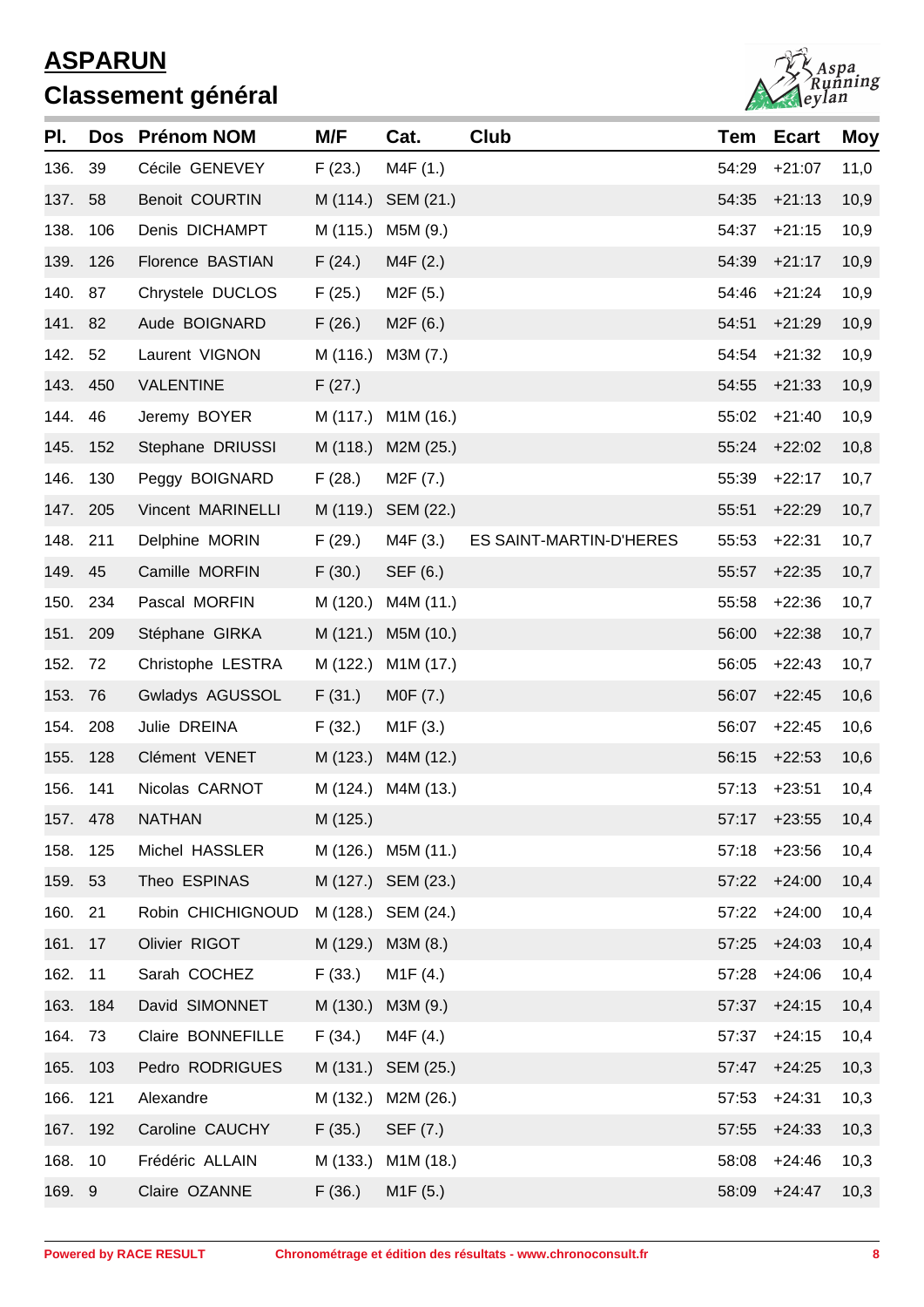

| PI.      | <b>Dos</b> | <b>Prénom NOM</b>           | M/F      | Cat.               | Club                    | Tem   | <b>Ecart</b>     | Moy  |
|----------|------------|-----------------------------|----------|--------------------|-------------------------|-------|------------------|------|
| 170.     | 19         | Sophia COFFY                | F(37.)   | SEF (8.)           |                         | 58:09 | $+24:47$         | 10,3 |
| 171. 197 |            | Juliette VERSTAEVEL F (38.) |          | SEF (9.)           |                         | 58:11 | $+24:49$         | 10,3 |
| 172. 191 |            | Eric QUINONERO              | M (134.) | M3M (10.)          |                         | 58:12 | $+24:50$         | 10,3 |
| 173. 6   |            | Sophie GAILLA               | F(39.)   | M1F(6.)            |                         | 58:14 | $+24:52$         | 10,3 |
| 174. 139 |            | Gabrielle GREGOIRE          | F(40.)   | ESF $(3.)$         |                         | 58:33 | $+25:11$         | 10,2 |
| 175. 104 |            | Noureddine TAS              | M (135.) | M1M (19.)          |                         | 58:38 | $+25:16$         | 10,2 |
| 176. 80  |            | Celine DELETOILE            | F(41.)   | M1F (7.)           |                         | 58:39 | $+25:17$         | 10,2 |
| 177. 77  |            | Rodrigo COSTA               | M (136.) | M1M (20.)          |                         | 58:39 | $+25:17$         | 10,2 |
| 178. 177 |            | Pascale SOULARD             | F(42.)   | M5F (1.)           |                         | 58:44 | $+25:22$         | 10,2 |
| 179. 246 |            | Justine COLLOMB             | F(43.)   | SEF (10.)          |                         | 58:47 | $+25:25$         | 10,2 |
| 180. 3   |            | Adrien RIVIERE              | M (137.) | M0M (18.)          |                         | 59:19 | $+25:57$         | 10,1 |
| 181. 178 |            | Laura COSTA                 | F(44.)   | SEF (11.)          |                         | 59:35 | $+26:13$         | 10,0 |
| 182. 97  |            | Severine BERAUD             | F (45.)  | M0F (8.)           |                         | 59:40 | $+26:18$         | 10,0 |
| 183. 136 |            | Pauline MAZZOCCHI           | F(46.)   | SEF (12.)          |                         | 59:43 | $+26:21$         | 10,0 |
| 184. 117 |            | Carla BALBO                 | F(47.)   | SEF (13.)          |                         | 59:43 | $+26:21$         | 10,0 |
| 185. 464 |            | <b>VICTOR</b>               | M (138.) |                    |                         | 59:44 | $+26:22$         | 10,0 |
| 186.     | 153        | Rémi SANDRA                 | M (139.) | MOM (19.)          |                         |       | $1:00:0$ +26:42  | 9,9  |
| 187. 220 |            | Elodie PRODEO               | F(48.)   | M1F(8.)            |                         |       | $1:00:0$ +26:43  | 9,9  |
| 188. 221 |            | Rémi PACCOU                 | M (140.) | M1M (21.)          |                         |       | $1:00:0$ +26:44  | 9,9  |
| 189. 145 |            | Cyril MAZET                 |          | M (141.) MOM (20.) |                         |       | $1:00:1$ +26:52  | 9,9  |
| 190. 116 |            | Carine MAZZOLENI            | F (49.)  | M2F(8.)            |                         |       | $1:00:5$ +27:31  | 9,8  |
| 191. 61  |            | Vincent                     |          | M (142.) M1M (22.) |                         |       | $1:01:1$ +27:50  | 9,8  |
| 192. 60  |            | Maud                        | F(50.)   | SEF (14.)          |                         |       | $1:01:2$ +27:58  | 9,7  |
| 193. 8   |            | Sophie BERTHET              | F(51.)   | M2F (9.)           |                         |       | $1:01:2$ +28:00  | 9,7  |
| 194. 63  |            | Jean-Francois               | M (143.) | M1M (23.)          |                         |       | $1:01:3$ +28:08  | 9,7  |
|          | 195. 239   | Patrick SATRE               | M (144.) | M5M (12.)          |                         |       | $1:01:4$ +28:19  | 9,7  |
| 196.     | 198        | Marie-Laure                 | F(52.)   | M3F (2.)           | ES SAINT-MARTIN-D'HERES |       | $1:02:1$ +28:50  | 9,6  |
| 197. 157 |            | Myrtille VEYRAC             | F(53.)   | EST(4.)            |                         |       | 1:02:2 +29:02    | 9,6  |
| 198. 28  |            | Karine MULLER               | F(54.)   | M2F (10.)          |                         |       | $1:03:0$ +29:43  | 9,5  |
| 199. 154 |            | Gaëlle OLAGNON              | F(55.)   | SEF (15.)          |                         |       | $1:03:3$ +30:08  | 9,4  |
| 200.     | 18         | Anais BONGIBAULT            | F(56.)   | SEF (16.)          |                         |       | $1:04:0 + 30:38$ | 9,3  |
| 201. 201 |            | Yves LAMOTHE                | M (145.) | M7M (3.)           |                         |       | $1:04:1$ +30:49  | 9,3  |
| 202.     | 183        | Audrey PRACHE               | F(57.)   | SEF (17.)          |                         |       | $1:04:3$ +31:14  | 9,2  |
| 203. 241 |            | Claire AFONSO               | F(58.)   |                    |                         |       | $1:04:4$ +31:20  | 9,2  |
|          |            |                             |          |                    |                         |       |                  |      |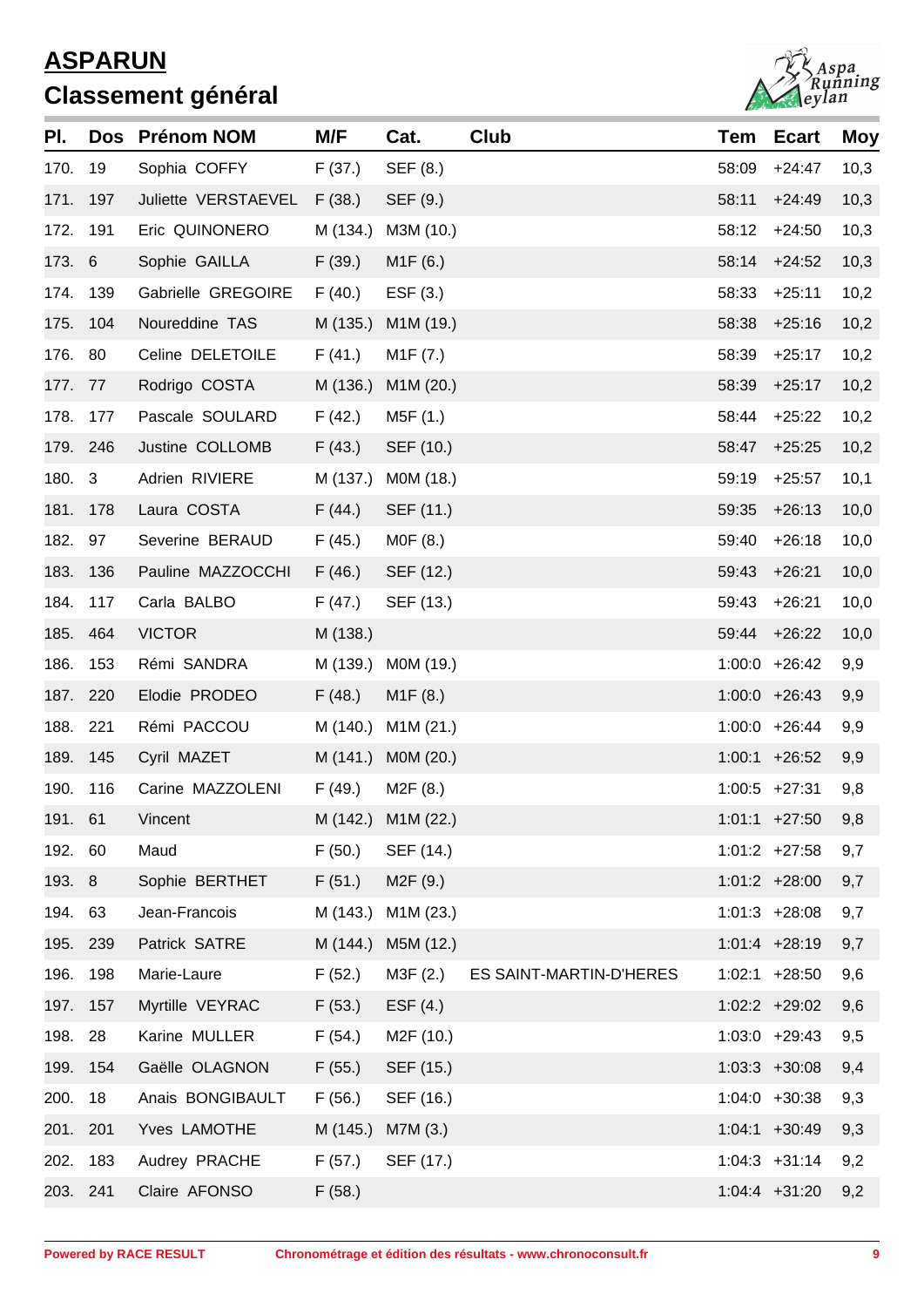

| PI.      | Dos      | <b>Prénom NOM</b>           | M/F      | Cat.                   | Club                 |              | <b>Tem Ecart</b> | Moy |
|----------|----------|-----------------------------|----------|------------------------|----------------------|--------------|------------------|-----|
| 204. 25  |          | Jessica LORES               | F(59.)   | MOF (9.)               |                      |              | $1:04:4$ +31:21  | 9,2 |
| 205. 7   |          | Jérôme GUILLOT              | M (146.) | M4M (14.)              |                      |              | $1:04:4$ +31:21  | 9,2 |
| 206.     | 149      | Céline FUTIN                | F(60.)   | M0F (10.)              |                      |              | $1:04:4$ +31:27  | 9,2 |
| 207. 185 |          | Cathy ARNAUD                | F(61.)   | M3F (3.)               |                      |              | $1:05:0$ +31:40  | 9,2 |
| 208.     | 180      | Rémy MARTEL                 | M (147.) | M3M (11.)              |                      |              | $1:05:0$ +31:41  | 9,2 |
| 209. 232 |          | Camille STEFANUTO           | F(62.)   | SEF (18.)              |                      |              | $1:05:1$ +31:48  | 9,2 |
| 210. 233 |          | Laurent BALLY               | M (148.) | SEM (26.)              |                      |              | $1:05:1$ +31:48  | 9,2 |
| 211. 79  |          | Laure MALDERA               | F(63.)   | M5F(2.)                |                      |              | $1:05:3$ +32:13  | 9,1 |
| 212. 155 |          | Charlene TINHAN             | F(64.)   | SEF (19.)              |                      |              | $1:05:3 +32:14$  | 9,1 |
| 213. 1   |          | Esther TORNABENE            | F(65.)   | M7F (1.)               | COUREURS DU MONDE EN |              | $1:05:4$ +32:23  | 9,1 |
| 214.     | 38       | Stéphanie DOMO              | F(66.)   | M <sub>2</sub> F (11.) |                      |              | $1:05:5$ +32:29  | 9,1 |
| 215. 41  |          | Stéphane PIGNON             | M (149.) | M3M (12.)              |                      |              | $1:05:5$ +32:29  | 9,1 |
| 216. 206 |          | Stéphane PLANET             | M (150.) | M4M (15.)              |                      |              | $1:06:0$ +32:39  | 9,0 |
| 217. 118 |          | Vanessa BOYER               | F(67.)   | M1F(9.)                |                      |              | $1:06:1$ +32:57  | 9,0 |
| 218.     | 101      | Elsa-Florence DIAZ          | F(68.)   | M <sub>2</sub> F (12.) |                      |              | $1:06:2 +33:03$  | 9,0 |
| 219. 204 |          | Estelle MARINELLI           | F(69.)   | SEF (20.)              |                      |              | $1:06:3$ +33:15  | 9,0 |
| 220.     | 151      | Albane VALLIN               | F(70.)   | <b>JUF (2.)</b>        |                      |              | $1:06:4$ +33:22  | 8,9 |
| 221.     | 59       | Evelyne AMORE               | F(71.)   | M <sub>2</sub> F (13.) |                      |              | $1:07:2 +34:03$  | 8,9 |
| 222.     | 56       | Isabelle DEBON              | F(72.)   | M4F (5.)               |                      |              | $1:07:4$ +34:22  | 8,8 |
| 223. 113 |          | Julien BERTINELLI           |          | M (151.) M1M (24.)     |                      |              | $1:08:3 +35:15$  | 8,7 |
| 224. 492 |          | LEONARDA                    | F(73.)   |                        |                      |              | $1:09:3 +36:08$  | 8,6 |
| 225. 30  |          | Mélissa ALLARD              |          | $F(74.)$ SEF $(21.)$   |                      |              | $1:09:3 +36:17$  | 8,6 |
| 226. 495 |          | <b>THEO</b>                 | M (152.) |                        |                      |              | $1:10:1$ +36:49  | 8,5 |
| 227. 4   |          | Maeliss TRIQUET             | F(75.)   | MOF (11.)              |                      |              | $1:11:3$ +38:13  | 8,3 |
| 228. 96  |          | Christelle CANON            | F(76.)   | M <sub>2</sub> F (14.) |                      |              | $1:12:4$ +39:24  | 8,2 |
| 229. 64  |          | Sophie DOURIS               | F(77.)   | M <sub>1</sub> F (10.) |                      |              | $1:13:4$ +40:20  | 8,1 |
| 230. 222 |          | Marie Noelle BORREL         | F(78.)   | M5F (3.)               |                      |              | $1:14:3$ +41:14  | 8,0 |
| 231. 146 |          | Isabelle BOIS               | F(79.)   | M <sub>2</sub> F (15.) |                      |              | $1:16:4$ +43:25  | 7,8 |
| 232.     | 40       | Jean-Jacques                | M (153.) | M6M (4.)               |                      |              | $1:19:3 +46:14$  | 7,5 |
|          | 233. 238 | Marie Therese               | F(80.)   | M3F (4.)               |                      |              | $1:30:5$ +57:32  | 6,6 |
|          |          | <b>Parcours Enfants 3km</b> |          |                        |                      |              |                  |     |
| 1.       | 2145     | Thomas BEHAGHEL             | M(1.)    | BEM (1.)               |                      | $2:01:4 -$   |                  | 1,4 |
| 2.       |          | 1609 Oscar ALEXANDRE        | M(2.)    | <b>BEM (2.)</b>        |                      | $2:01:4$ +01 |                  | 1,4 |
| 3.       |          | 1613 Thomas BRUN            | M(3.)    | BEM (3.)               |                      | $2:01:4$ +02 |                  | 1,4 |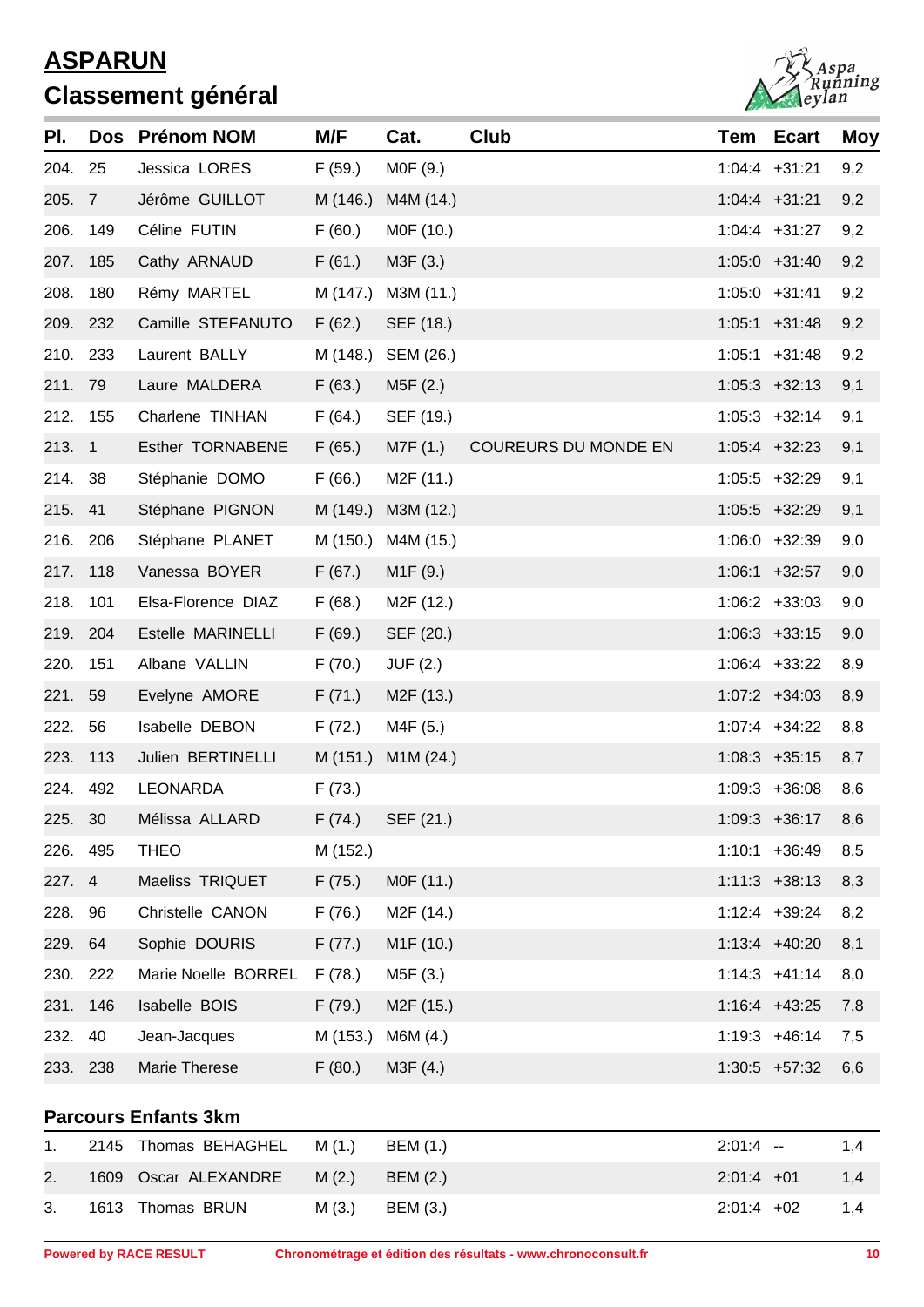

| PI. |      | Dos Prénom NOM                 | M/F    | Cat.       | <b>Club</b> | Tem          | <b>Ecart</b>                                  | <b>Moy</b> |
|-----|------|--------------------------------|--------|------------|-------------|--------------|-----------------------------------------------|------------|
| 4.  | 1600 | Delphine TRIOLET               | F(1.)  | BEF (1.)   |             | $2:01:4$ +03 |                                               | 1,4        |
| 5.  |      | 1614 Alizé SITTARAME           | F(2.)  | BEF (2.)   |             | $2:01:4$ +04 |                                               | 1,4        |
| 6.  |      | 1626 Suzon LE BAGOUSSE F (3.)  |        | BEF (3.)   |             | $2:01:5$ +05 |                                               | 1,4        |
|     |      | <b>Parcours Enfants 2km</b>    |        |            |             |              |                                               |            |
| 1.  |      | 1522 Yanice DERBAL             | M(1.)  | POM (1.)   |             | $11:45: -$   |                                               | 0,1        |
| 2.  |      | 1517 Felix ALEXANDRE           | M(2.)  | POM (2.)   |             | $11:45: +01$ |                                               | 0,1        |
| 3.  | 1527 | Victor CHIRICA                 | M(3.)  | POM (3.)   |             | $11:45: +02$ |                                               | 0,1        |
|     |      |                                |        |            |             | $11:45: +03$ |                                               |            |
| 4.  | 1538 | Gigante LOUBA                  | F(1.)  | POF (1.)   |             |              |                                               | 0,1        |
| 5.  |      | 1514 Alice FAITA               | F(2.)  | POF $(2.)$ |             | $11:45: +04$ |                                               | 0,1        |
| 6.  |      | 1502 Maelys RUCINSKI           | F(3.)  | POF (3.)   |             | $11:45: +05$ |                                               | 0,1        |
|     |      | <b>Parcours Enfants 1km</b>    |        |            |             |              |                                               |            |
| 1.  | 1417 | Melodie LOSAPIO                | F(1.)  | EAF(1.)    |             | $11:40: -$   |                                               | 0,0        |
| 2.  | 1406 | Théo BRUDER COSTA M (1.)       |        | EAM (1.)   |             | $11:40: +02$ |                                               | 0,0        |
| 3.  | 1423 | Milan LEMAIRE                  | M(2.)  | EAM (2.)   |             | $11:40: +03$ |                                               | 0,0        |
| 4.  | 1426 | Louis SAAS                     | M(3.)  | EAM (3.)   |             | $11:40: +04$ |                                               | 0,0        |
| 5.  | 1438 | Olivia CEARD MULLER F (2.)     |        | EAF(2.)    |             | $11:40: +05$ |                                               | 0,0        |
| 6.  | 1416 | Lucie GANNEAU                  | F(3.)  | EAF(3.)    |             | $11:40: +06$ |                                               | 0,0        |
|     |      | <b>5km Marche Chronométrée</b> |        |            |             |              |                                               |            |
| 1.  | 802  | Pierre GRANGE                  | M(1.)  | M5M (1.)   |             | 28:17        | $\mathord{\hspace{1pt}\text{--}\hspace{1pt}}$ | 10,6       |
| 2.  | 810  | Bellachia YASSINE              | M (2.) | M3M (1.)   |             | $28:50 + 33$ |                                               | 10,4       |
| 3.  | 803  | Stéphane BELLINI               | M(3.)  | M3M (2.)   |             | 31:46        | $+3:29$                                       | 9,4        |
| 4.  | 808  | Paillot XAVIER                 | M(4.)  | M2M(1.)    |             | 31:46        | $+3:29$                                       | 9,4        |
| 5.  | 899  | Celine BOUVIER                 | F(1.)  | M2F (1.)   |             | 33:14        | $+4:57$                                       | 9,0        |
| 6.  | 804  | Cécile GARREL                  | F(2.)  | M4F (1.)   |             | 33:58        | $+5:41$                                       | 8,8        |
| 7.  | 801  | Sabine BARRAL                  | F(3.)  | M8F (1.)   |             | 36:57        | $+8:40$                                       | 8,1        |
| 8.  | 809  | Jourfier EMMANUELLE F (4.)     |        | M2F (2.)   |             | 36:59        | $+8:42$                                       | 8,1        |
| 9.  | 819  | Chantal JOUVENCEL              | F(5.)  | M7F (1.)   |             | 40:17        | $+12:00$                                      | 7,4        |
| 10. | 816  | Guillaume MORVAN               | M(5.)  | M1M(1.)    |             | 41:05        | $+12:48$                                      | 7,3        |
| 11. | 817  | Frederic PALLUY                | M(6.)  | M1M(2.)    |             | 41:35        | $+13:18$                                      | 7,2        |
| 12. | 813  | Dumoulin ISABELLE              | F(6.)  | M5F (1.)   |             | 42:21        | $+14:04$                                      | 7,0        |
| 13. | 815  | Boyer LISE                     | F(7.)  | M3F (1.)   |             | 42:21        | $+14:04$                                      | 7,0        |
| 14. | 814  | Marcou JESSICA                 | F(8.)  | MOF(1.)    |             | 42:22        | $+14:05$                                      | 7,0        |
| 15. | 818  | Gabriel COURBON                | M(7.)  | M8M (1.)   |             | 44:33        | $+16:16$                                      | 6,7        |